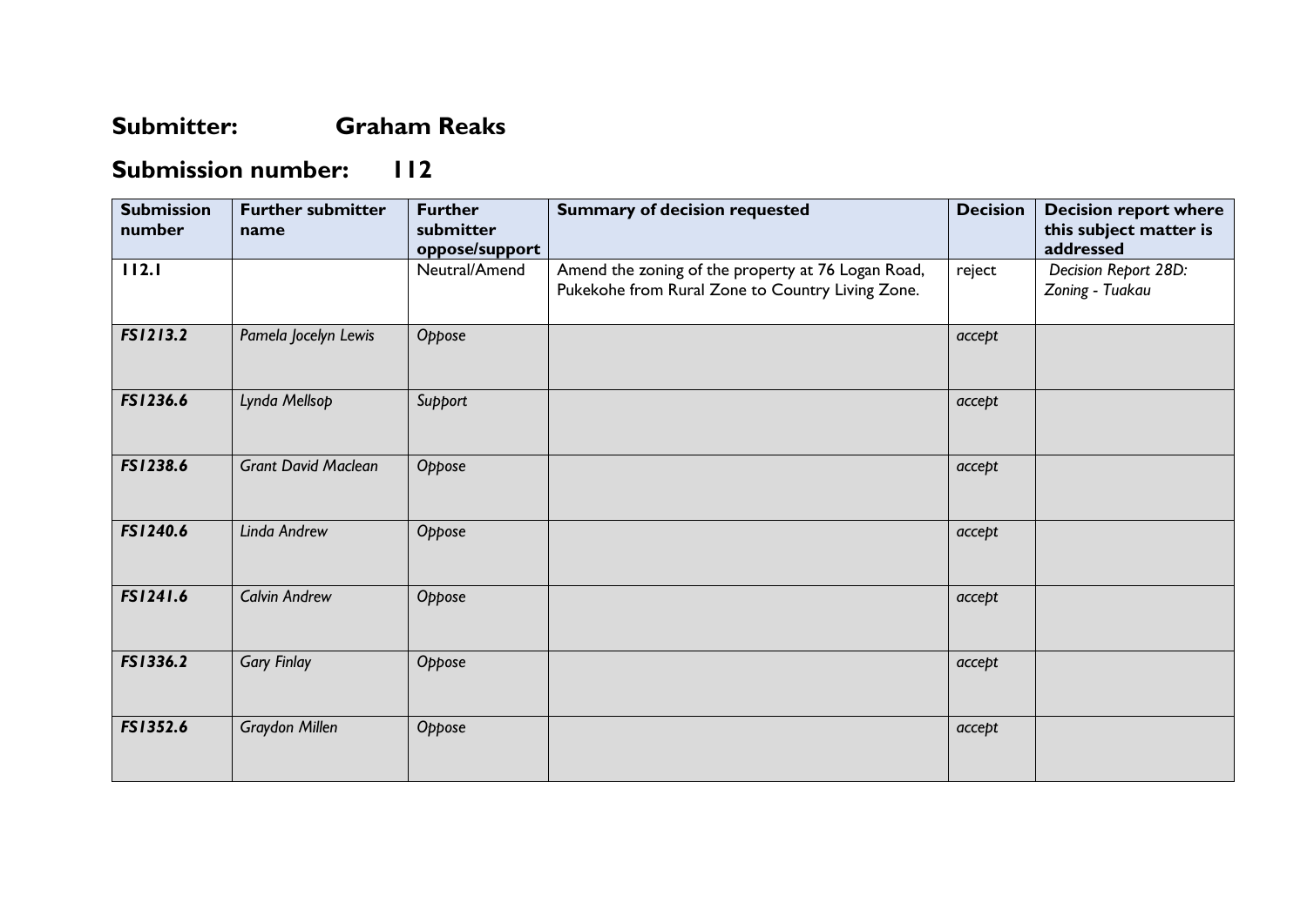| <b>Submission</b><br>number | <b>Further submitter</b><br>name | <b>Further</b><br>submitter<br>oppose/support | <b>Summary of decision requested</b> | <b>Decision</b> | <b>Decision report where</b><br>this subject matter is<br>addressed |
|-----------------------------|----------------------------------|-----------------------------------------------|--------------------------------------|-----------------|---------------------------------------------------------------------|
| FS1354.6                    | Peter Francis Montagna           | Oppose                                        |                                      | accept          |                                                                     |
| FS1355.6                    | Justine Wootton                  | Support                                       |                                      | accept          |                                                                     |
| FS1364.6                    | Carlo Montagna                   | Oppose                                        |                                      | accept          |                                                                     |
| FS1129.89                   | <b>Auckland Council</b>          | Oppose                                        |                                      | accept          | Decision Report 28D:<br>Zoning - Tuakau                             |
| FS1205.26                   | Lauren Alexandra Banks           | Oppose                                        |                                      | accept          |                                                                     |
| FS1217.17                   | Lisa Vickery                     | Oppose                                        |                                      | accept          |                                                                     |
| FS1219.10                   | Kirsty Rae Rapana                | Oppose                                        |                                      | accept          |                                                                     |
| FS1220.18                   | <b>Heather Walden</b>            | Oppose                                        |                                      | accept          |                                                                     |
| FS1226.14                   | Mary Evelyn Chapman              | Oppose                                        |                                      | accept          |                                                                     |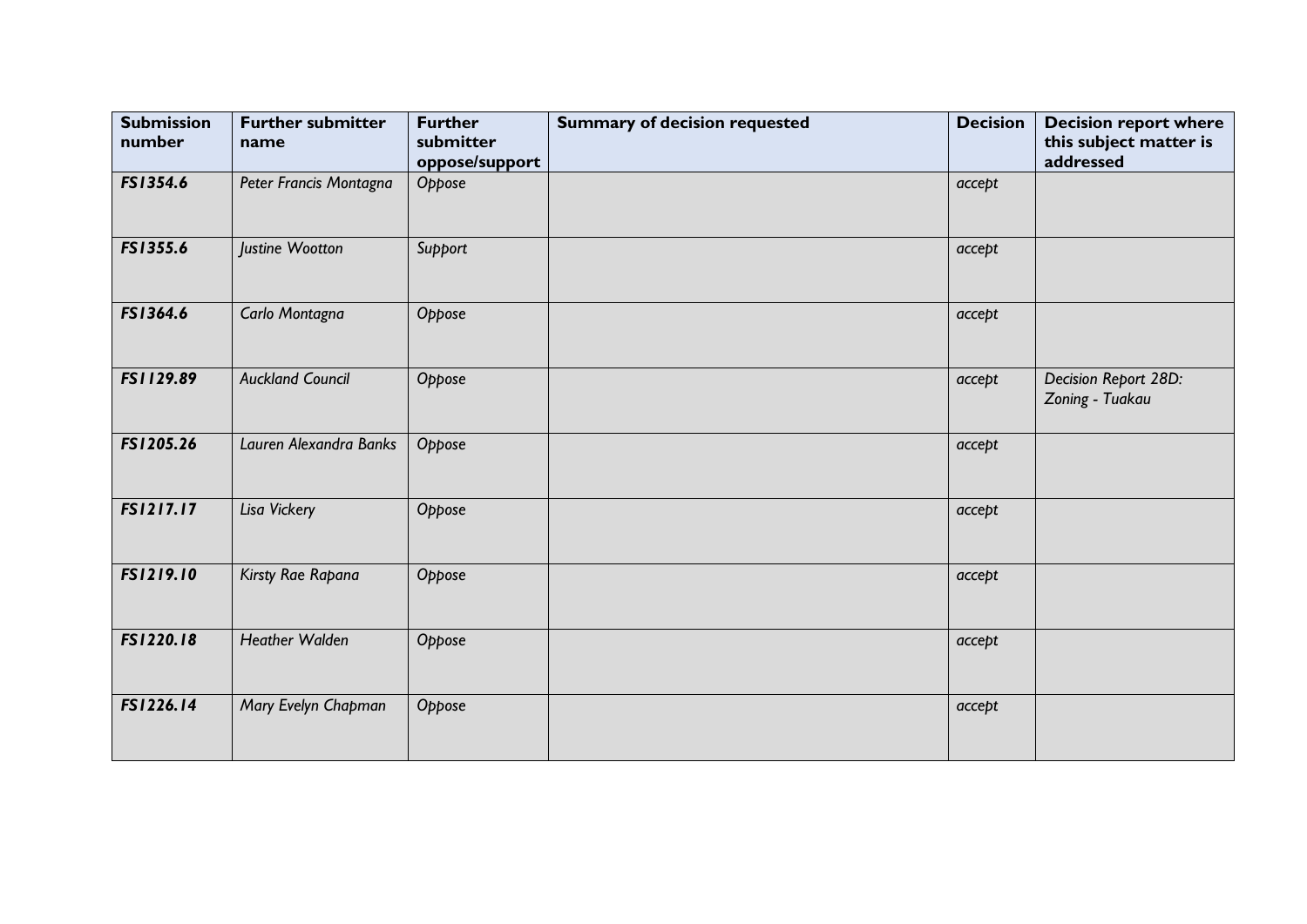| <b>Submission</b><br>number | <b>Further submitter</b><br>name | <b>Further</b><br>submitter<br>oppose/support | <b>Summary of decision requested</b> | <b>Decision</b> | <b>Decision report where</b><br>this subject matter is<br>addressed |
|-----------------------------|----------------------------------|-----------------------------------------------|--------------------------------------|-----------------|---------------------------------------------------------------------|
| FS1227.18                   | Karen Daphne<br><b>McMurtry</b>  | Oppose                                        |                                      | accept          |                                                                     |
| FS1228.26                   | Peter Christopher<br>Chapman     | Oppose                                        |                                      | accept          |                                                                     |
| FS1229.18                   | James Wilson McMurtry            | Oppose                                        |                                      | accept          |                                                                     |
| FS1230.18                   | Nichola Taylor                   | Oppose                                        |                                      | accept          |                                                                     |
| FS1231.14                   | John Scott                       | Support                                       |                                      | accept          |                                                                     |
| FS1232.14                   | Anthony Montagna                 | Oppose                                        |                                      | accept          |                                                                     |
| FS1233.18                   | Andrea Scott                     | Oppose                                        |                                      | accept          |                                                                     |
| FS1234.18                   | Scott Taylor                     | Oppose                                        |                                      | accept          |                                                                     |
| FS1235.14                   | <b>Kirsten Marx</b>              | Oppose                                        |                                      | accept          |                                                                     |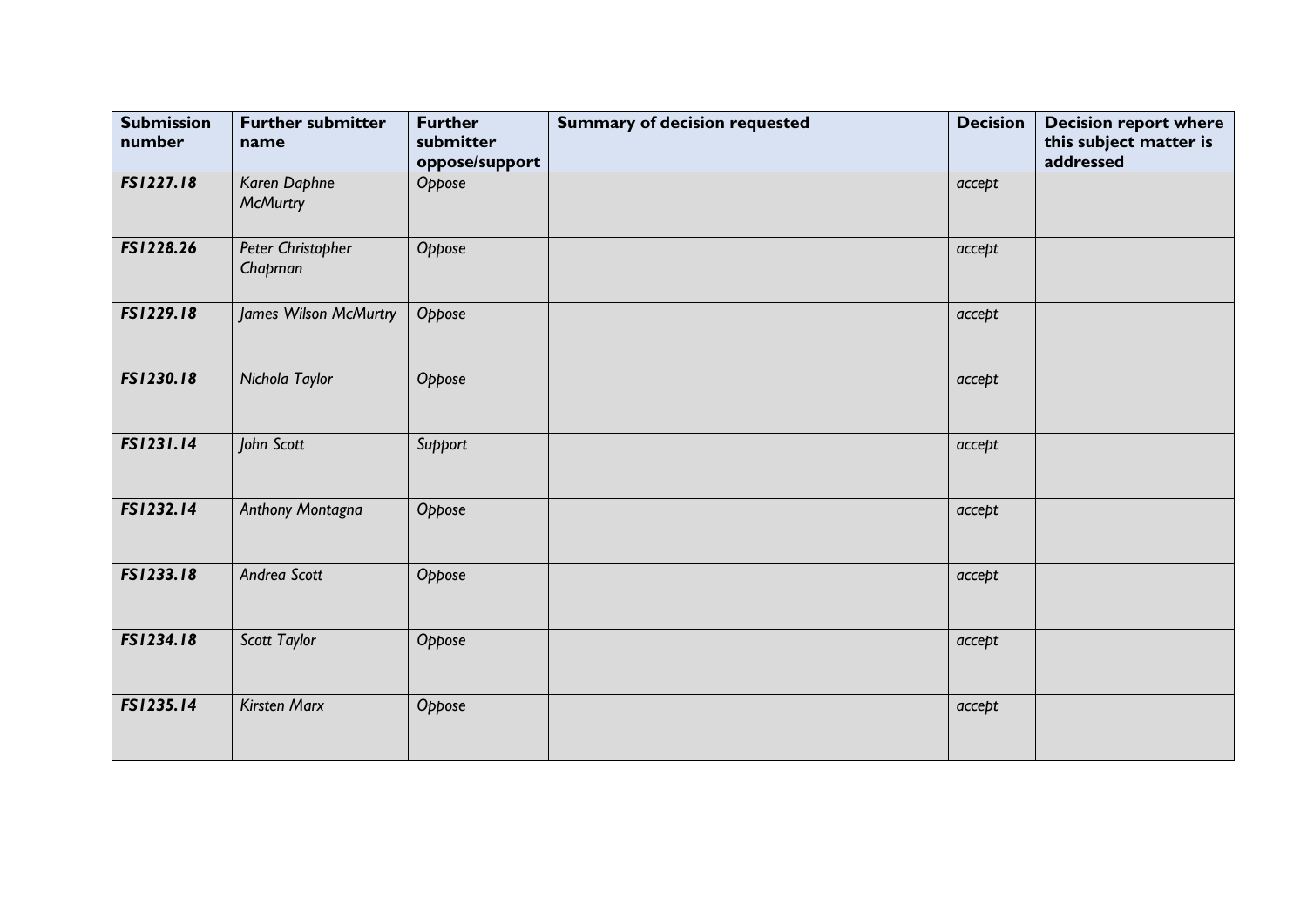| <b>Submission</b><br>number | <b>Further submitter</b><br>name     | <b>Further</b><br>submitter<br>oppose/support | <b>Summary of decision requested</b> | <b>Decision</b> | <b>Decision report where</b><br>this subject matter is<br>addressed |
|-----------------------------|--------------------------------------|-----------------------------------------------|--------------------------------------|-----------------|---------------------------------------------------------------------|
| FS1237.18                   | <b>Bronwyn McMurtry</b>              | Oppose                                        |                                      | accept          |                                                                     |
| FS1239.18                   | <b>Ruth Phillips</b>                 | Oppose                                        |                                      | accept          |                                                                     |
| FS1242.10                   | Faine Delwyn Mende                   | Oppose                                        |                                      | accept          |                                                                     |
| FS1243.18                   | <b>Nicole Ormsby</b>                 | Oppose                                        |                                      | accept          |                                                                     |
| FS1245.18                   | <b>Maire Enterprises</b><br>Limited  | Oppose                                        |                                      | accept          |                                                                     |
| FS1246.18                   | Sharageen Holdings<br><b>Limited</b> | Support                                       |                                      | accept          |                                                                     |
| FS1247.18                   | <b>Tammy Baker</b>                   | Oppose                                        |                                      | accept          |                                                                     |
| FS1290.13                   | <b>Anthony James Parker</b>          | Oppose                                        |                                      | accept          |                                                                     |
| FS1351.10                   | Shana King                           | Oppose                                        |                                      | accept          |                                                                     |